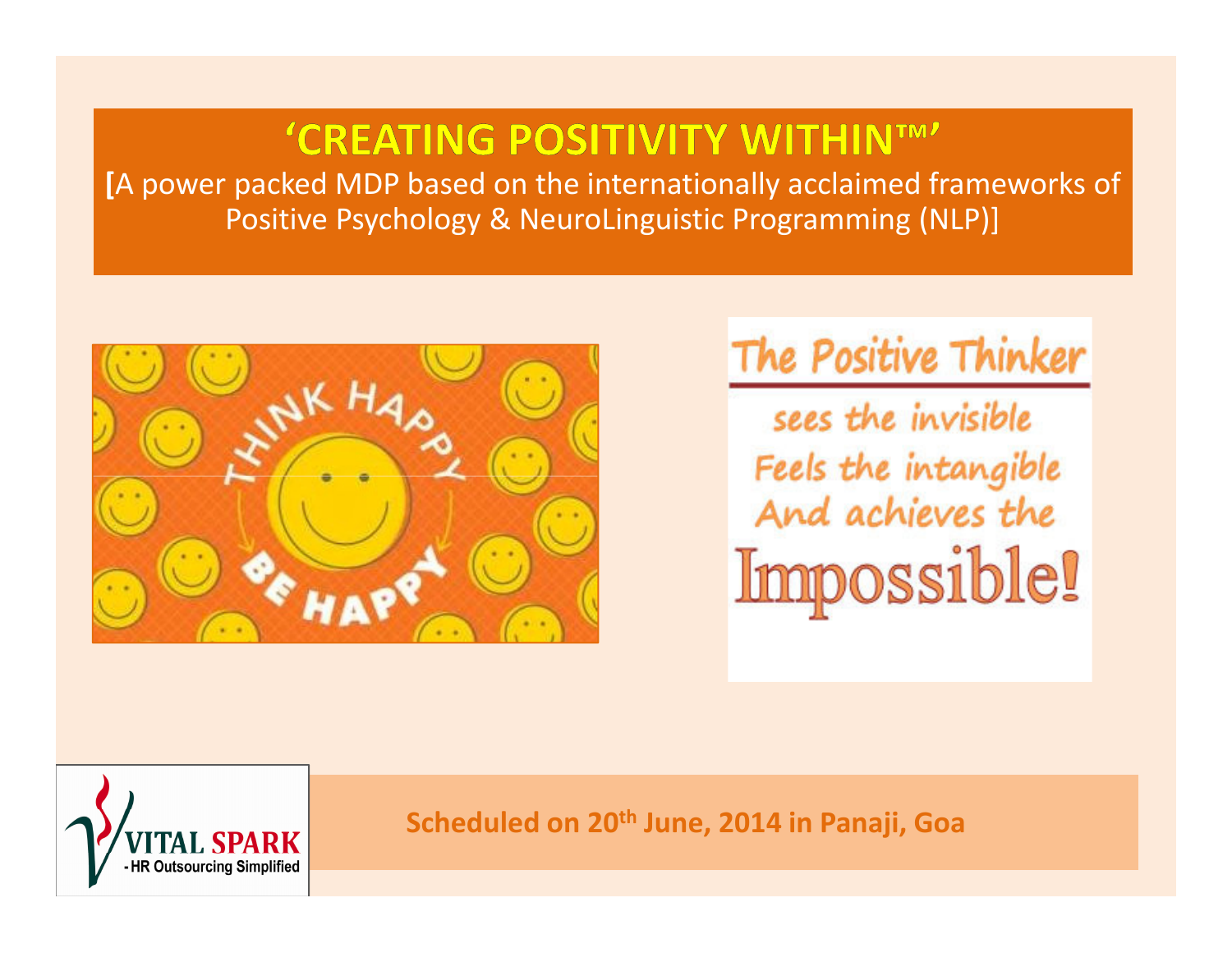# PERSPECTIVE

In recent times, research on how to increase positive moods and capitalize on your strengths has proliferated thanks to the positive psychology movement. The application of this in business has become an increasingly popular and valuabletool to manage and develop staff.

<sup>A</sup> decade of research proves that employee happiness raises nearly every business outcome. Happy employees are on an average, 37% more successful in sales, three times more creative, up to <sup>10</sup> times more engaged by their jobs, 19% more accurate on tasks and 31% more productive andhealthier.

Research has shown that companies with higher than average employee happiness exhibit better customer satisfaction.

This power packed workshop provides simple techniques for increasing positivity levels of self and others. This program also helps one to understand what one needs to feel happier in one's life/at work and to maintain one's motivation evenin tough times.

### WHO SHOULD ATTEND

- Directors and CEO's who are in leadership roles
- HR managers who are responsible for manpower andsuccession planning.
- Personnel involved in designing and implementingstrategies.
- Team leaders, Supervisors and leaders

# BENEFITS OF THE PROGRAM

- $\checkmark$  Learn and apply strategies for increasing positivity<br>benningss and anorgy happiness and energy
- $\checkmark$  Find hidden resources and strengths inside oneself and in<br>team mambers team members
- $\checkmark$  Develop an attitude of gratitude and a feeling of belonging to the organization
- $\checkmark$  Develop higher levels of job satisfaction and contentment
- ✓ Learn a 5 minute habit that can UP your happiness levels<br>bu 25% by 25%
- $\checkmark$  Learn a powerful technique to remain motivated in the<br>face of abstacles face of obstacles
- $\checkmark$  Develop a big-picture view of importance of job that  $\checkmark$ increases motivation
- $\checkmark$  Harmonize relations between team members from<br>different.denortments different departments
- ✓ Appreciate yourself and others to create a climate of support & recognition
- ✓ Enhanced bonding and trust between team members for<br>impreved connection improved cooperation

## PROGRAM METHODOLOGY

The session involves an amalgamation of training delivery techniques such as group discussions, audio-visuals, use of stories & anecdotes, guided introspection, and other effective & innovative methods of learning.

<sup>A</sup> pre training questionnaire will be emailed to all participants before the commencement of the training program which will enable participants to give their expectations of the workshop.